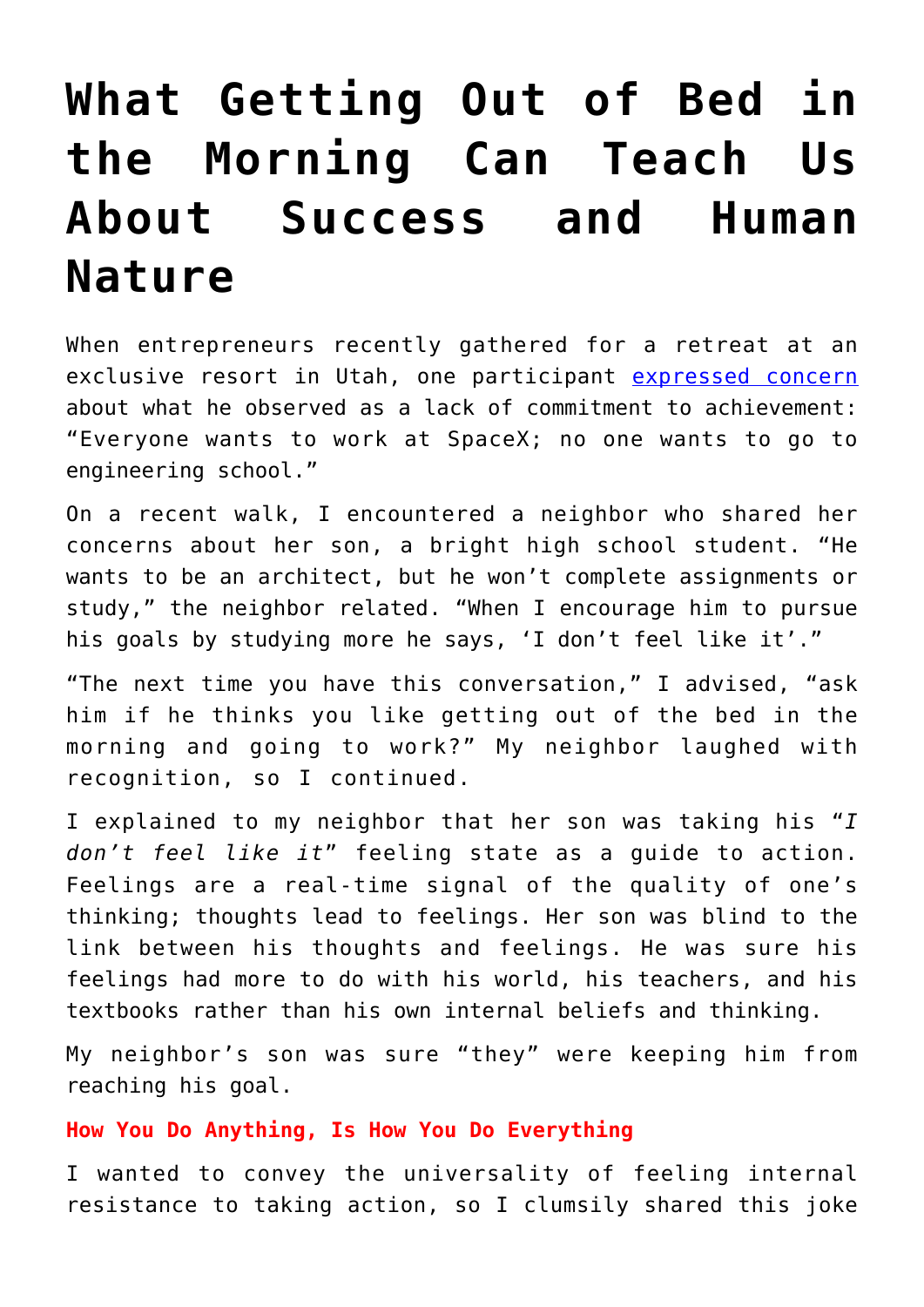told by the late Jesuit priest and psychotherapist [Anthony de](http://demellospirituality.com/awareness/37.html) [Mello](http://demellospirituality.com/awareness/37.html).

*[A] gentleman knocks…on his son's door. "Jaime," he says, "wake up!" Jaime answers, "I don't want to get up, Papa." The father shouts, "Get up, you have to go to school." Jaime says, "I don't want to go to school." "Why not?" asks the father.*

*"Three reasons," says Jaime. "First, because it's so dull; second, the kids tease me; and third, I hate school."*

*And the father says, "Well, I am going to give you three reasons why you must go to school. First, because it is your duty; second, because you are forty-five years old, and third, because you are the headmaster."*

De Mello adds an admonition for all of us: "Wake up, wake up! You've grown up. You're too big to be asleep. Wake up! Stop playing with your toys."

De Mello is right. Via our thinking, we all play the *I don't feel like it* theme.

Today, notice that no matter what you are doing, even if you have a dream job and a dream life, a part of your thinking is arguing that you should be doing something else.

Are you washing dishes? Maybe you're thinking the dishes can wait until the morning, or someone else in the family should do them.

Are you a salesman explaining something to a client? Part of your mind may distract you with resentful feelings over your client's "stupid questions." When you don't make a sales bonus at the end of the year, you are sure the cause is a lousy economy and an unsupportive sales manager rather than your mindset.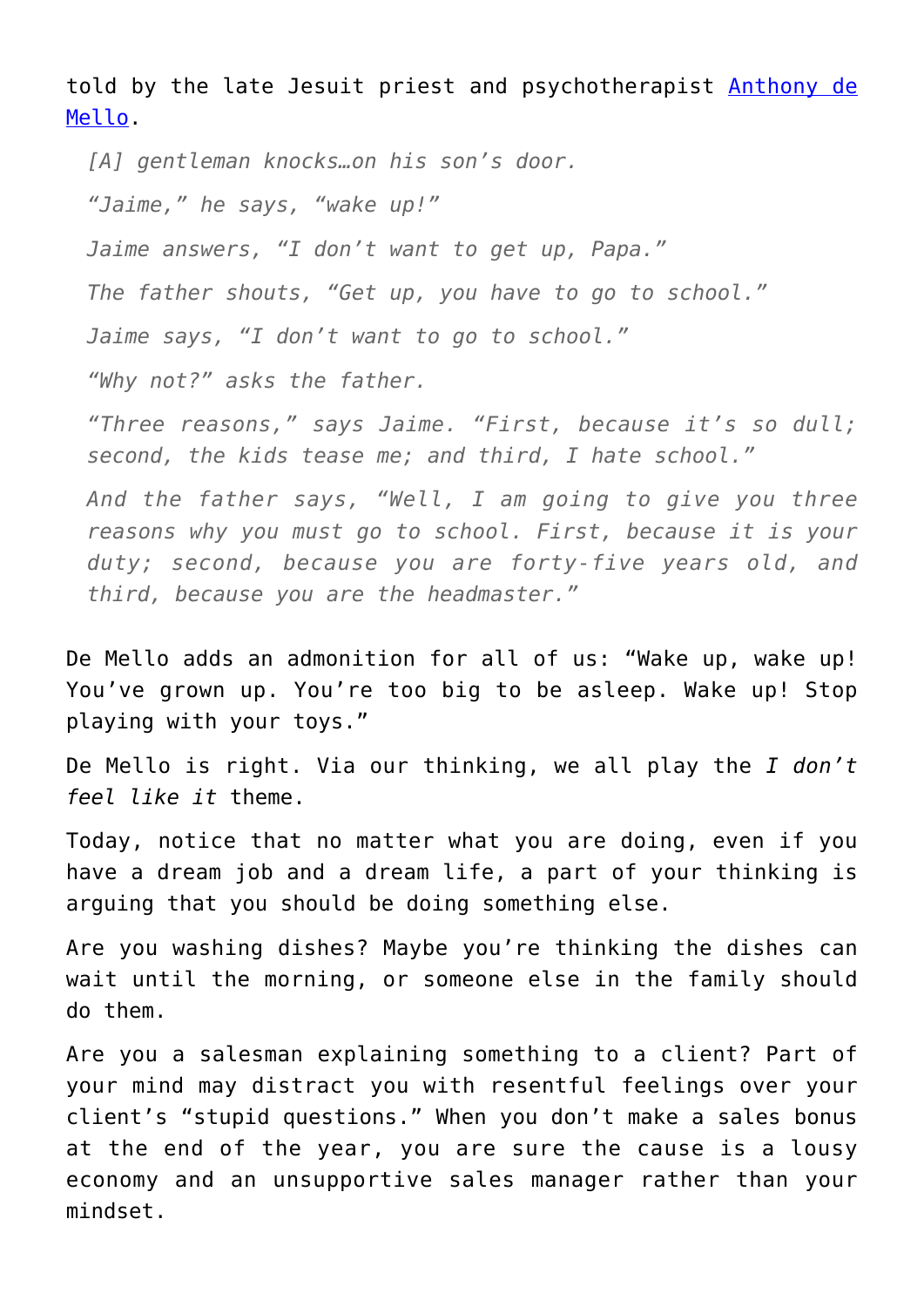The neighbor's son may study halfheartedly. We wash the last pot and skip cleaning the counters. We may forgo going back to the client with important details.

At times, we are all the actor who phones in a performance. When we do, we harm ourselves.

Take heed, there is wisdom in the adage, *how you do anything, is how you do everything. If we think we can save our best for when we decide it matters, we are telling ourselves a lie. Our mindset matters.*

## **An Age-Old Affliction**

In his *[Meditations,](https://amzn.to/2GDOROH)* Stoic philosopher Marcus Aurelius observed his own *I don't feel like it* mindset and provided himself an antidote:

*At dawn, when you have trouble getting out of bed, tell yourself: "I have to go to work—as a human being. What do I have to complain of, if I'm going to do what I was born for—the things I was brought into the world to do? Or is this what I was created for? To huddle under the blankets and stay warm?"*

## Aurelius observed his mind complaining about it being "nicer" in bed:

*So you were born to feel "nice"? Instead of doing things and experiencing them? Don't you see the plants, the birds, the ants and spiders and bees going about their individual tasks, putting the world in order, as best they can? And you're not willing to do your job as a human being? Why aren't you running to do what your nature demands?*

Sinking into a *I don't feel like it* mindset, we lack respect for our gifts.

"You don't love yourself enough. Or you'd love your nature too, and what it demands of you," wrote Aurelius. "People who love what they do wear themselves down doing it, they even